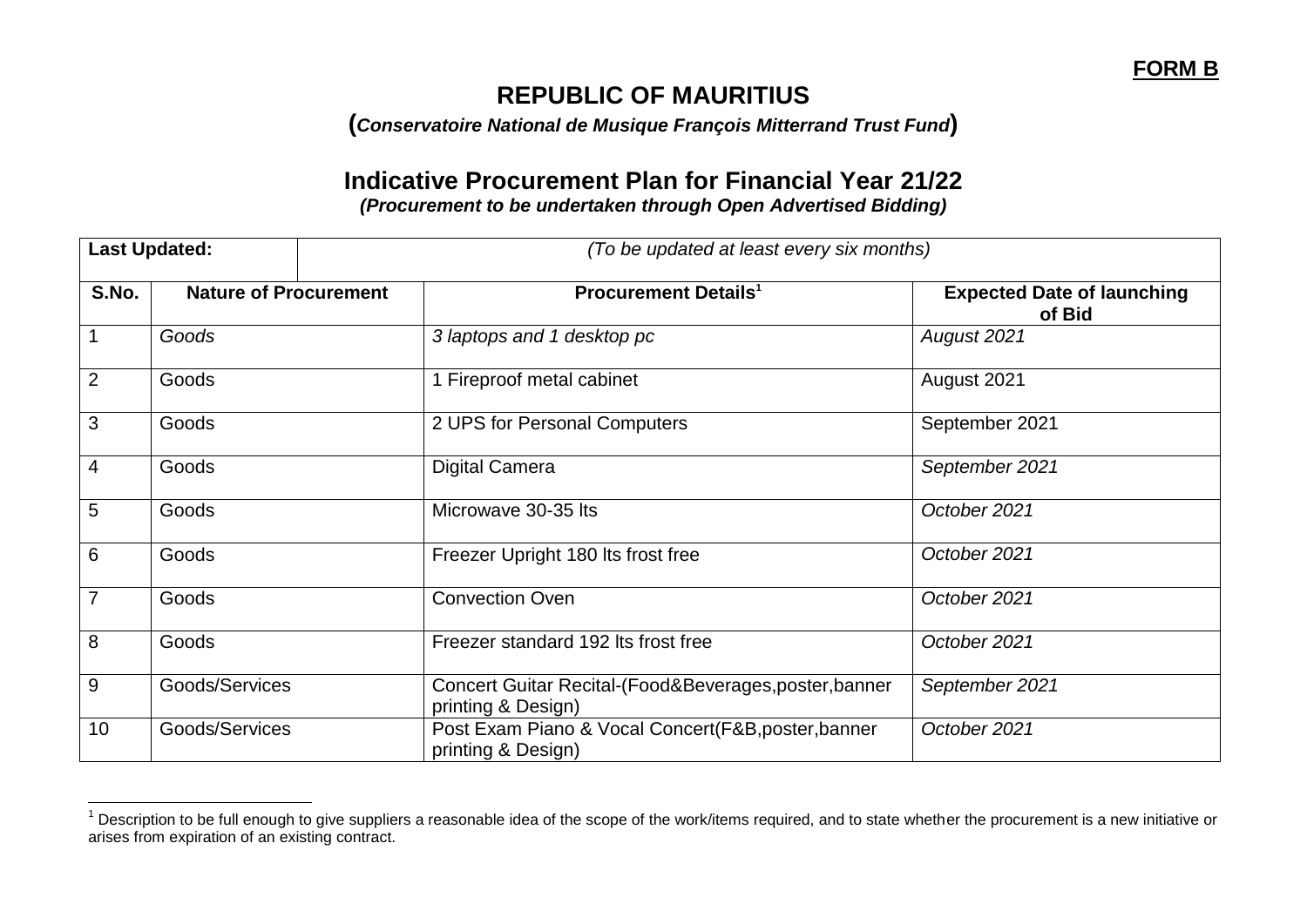| 11              | Goods/Services | <b>Concert Amadeus (Celebrating Mozart)-union</b><br>europeene(F&B,poster,banner printing &<br>Design, Transport)                         | 11 November 2021    |
|-----------------|----------------|-------------------------------------------------------------------------------------------------------------------------------------------|---------------------|
| 12 <sup>2</sup> | Goods/Services | Concert de Musique sacree ode to st Cecilia<br>(F&B, poster, banner printing & Design, Transport)                                         | 20/21 Nov 2021      |
| 13              | Goods/Services | Songs for the Season at Caudan Arts<br>Centre(F&B,poster,banner printing & Design,rental of<br>venue, video & sound recording, Transport) | 17-19 Dec 2021      |
| 14              | Goods/Services | National Christmas with MACH(food &<br>Beverages, transport)                                                                              | Dec 2021            |
| 15              | Goods/Services | Concert de Guitar Classique(F&B,poster,banner printing<br>& Design)                                                                       | January 2022        |
| 16              | Goods/Services | Commemoration of the anniversary for the Abolition of<br>Slavery(Food & Beverages, Transport)                                             | February 2022       |
| 17              | Goods/Services | Museum Exposition-3 <sup>rd</sup> Anniversary of<br>Museum(F&B, poster, banner printing & Design printing of<br>magazines)                | February/March 2022 |
| 18              | Goods/Services | National Day Celebration with MACH(Food & Beverages<br>& Transport)                                                                       | March 2022          |
| 19              | Goods/Services | Flag Raising Ceremony & Conference of Music<br>Heritage(Food & Beverages, Design of poster banner)                                        | March 2022          |
| 20              | Goods/Services | Medley for Musicals-1 day Concert at Serge<br>Constantin(F&B,poster,banner printing &<br>Design, costume, rental of venue, costumes)      | April 2022          |
| 21              | Goods/Services | International Jazz Day(F&B,poster,banner printing &<br>Design, video & sound recording)                                                   | <b>April 2022</b>   |
| 22              | Goods/Services | Exposition et Demonstration d'instruments pour ecoles<br>colleges et 3eme age(refreshments)                                               | <b>June 2022</b>    |
| 23              | Goods/Services | All Day Music Day(F&B, poster, banner printing &<br>Design, video & sound recording)                                                      | <b>June 2022</b>    |
| 24              | Goods/Services | Music Day with MACH(Food & Beverages, Transport)                                                                                          | <b>June 2022</b>    |

**Date: 15 July 2021**